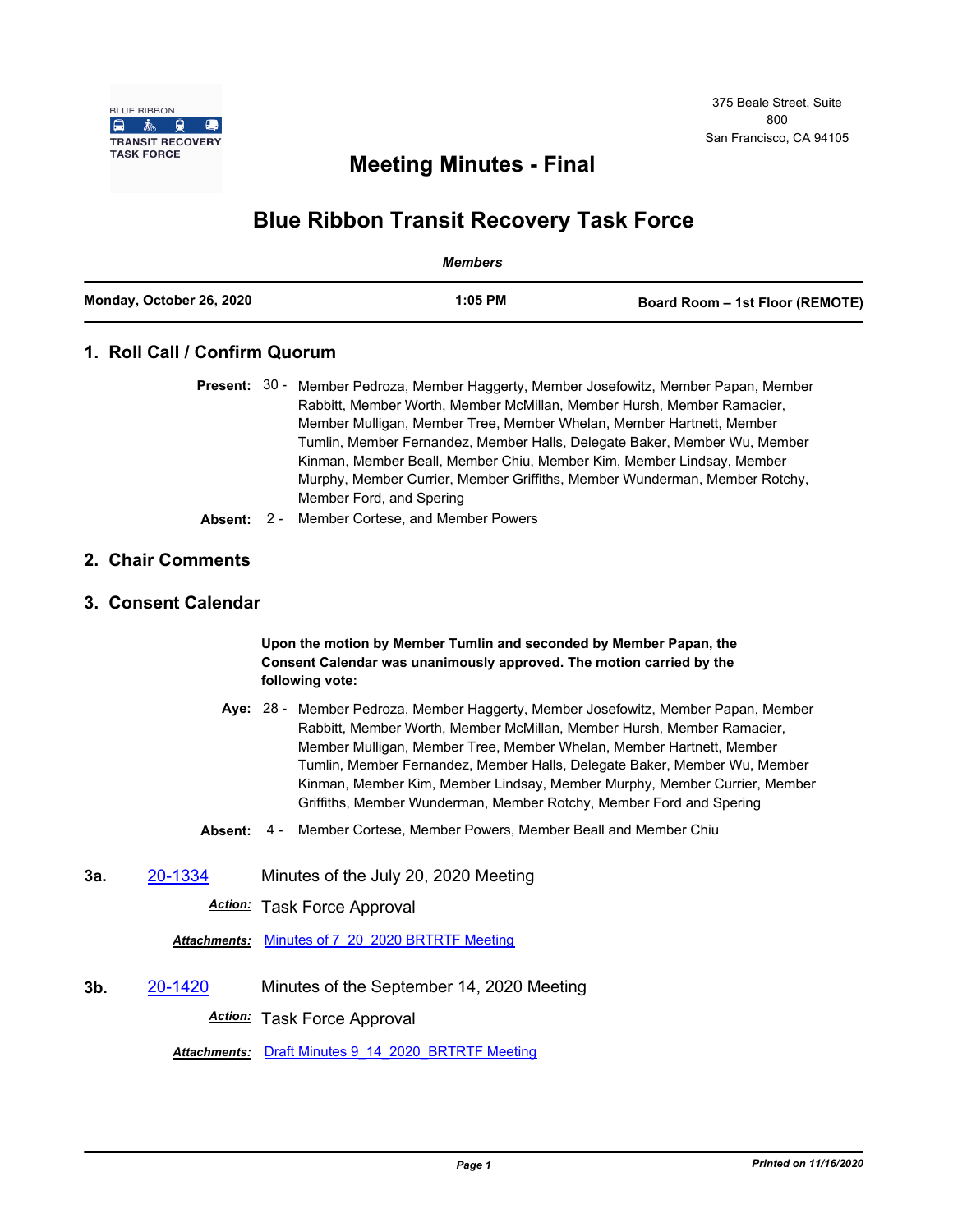**3c.** [20-1333](http://mtc.legistar.com/gateway.aspx?m=l&id=/matter.aspx?key=21198) BRTRTF #4 Meeting Summary *Action:* Task Force Approval

**Attachments: [BRTRTF #4 Meeting Summary Memo](http://mtc.legistar.com/gateway.aspx?M=F&ID=50cfbd8e-7f88-416e-a7ac-9cd8dc1a566a.pdf)** 

**3d.** [20-1421](http://mtc.legistar.com/gateway.aspx?m=l&id=/matter.aspx?key=21286) BRTRTF #5 Meeting Summary *Action:* Task Force Approval

*Attachments:* [BRTRTF #5 Meeting Summary Memo](http://mtc.legistar.com/gateway.aspx?M=F&ID=7a24ff5f-f43d-4e89-a857-0c163f2636a5.pdf)

#### **4. Stage 2: Near-term Transit Recovery**

**4a.** [20-1422](http://mtc.legistar.com/gateway.aspx?m=l&id=/matter.aspx?key=21287) Operator Survey Summary and Return-to-Transit Communications *Action:* Information

*Presenter:* Randy R. Rentschler, MTC Staff and Sara LaBatt, EMC Research, Inc.

**Attachments: [Item 4a Return-to-Transit Program Overview](http://mtc.legistar.com/gateway.aspx?M=F&ID=419d0ee5-16c8-4ead-af16-33abe6f880f4.pdf) [Item 4a Return to Transit Research Review Report](http://mtc.legistar.com/gateway.aspx?M=F&ID=b1c09b43-a12a-4751-8002-c0064216f444.pdf)** 

**4b.** [20-1529](http://mtc.legistar.com/gateway.aspx?m=l&id=/matter.aspx?key=21394) Transit Operations Funding Overview

*Action:* Information

*Presenter:* Therese McMillan, MTC Staff

Attachments: ltem 4b BRTRTF Transit Ops Funding [Item 4b Transit Operator Ridership and Revenue Update Handout](http://mtc.legistar.com/gateway.aspx?M=F&ID=462e6d33-c92a-46bd-a7da-8c3fef243325.pdf) **[Joint Comment Letter](http://mtc.legistar.com/gateway.aspx?M=F&ID=0c3f1a50-cfec-43e4-8e9f-b2ef1bcab886.pdf)** 

#### **5. Stage 3: Transformation Action Plan**

**5a.** [20-1423](http://mtc.legistar.com/gateway.aspx?m=l&id=/matter.aspx?key=21288) Stage 3: Transformation Action Plan

*Action:* Information

*Presenter:* Steve Kinsey, CivicKnit

Attachments: [Item 5a Stage 3 Goals Memo](http://mtc.legistar.com/gateway.aspx?M=F&ID=e520ac83-4971-4b54-b655-f644fc800111.pdf) **[TAP Goals Objectives](http://mtc.legistar.com/gateway.aspx?M=F&ID=6e89623f-1bb6-45a3-8668-61e153c254b6.pdf)** [Joint Comment Letter](http://mtc.legistar.com/gateway.aspx?M=F&ID=844f989b-0d95-4bda-808c-7114ec26c5ca.pdf) [MTC Policy Advisory Council Comment Letter](http://mtc.legistar.com/gateway.aspx?M=F&ID=d48f358f-77d3-4d8f-9ab7-b06f29f7f2b1.pdf)